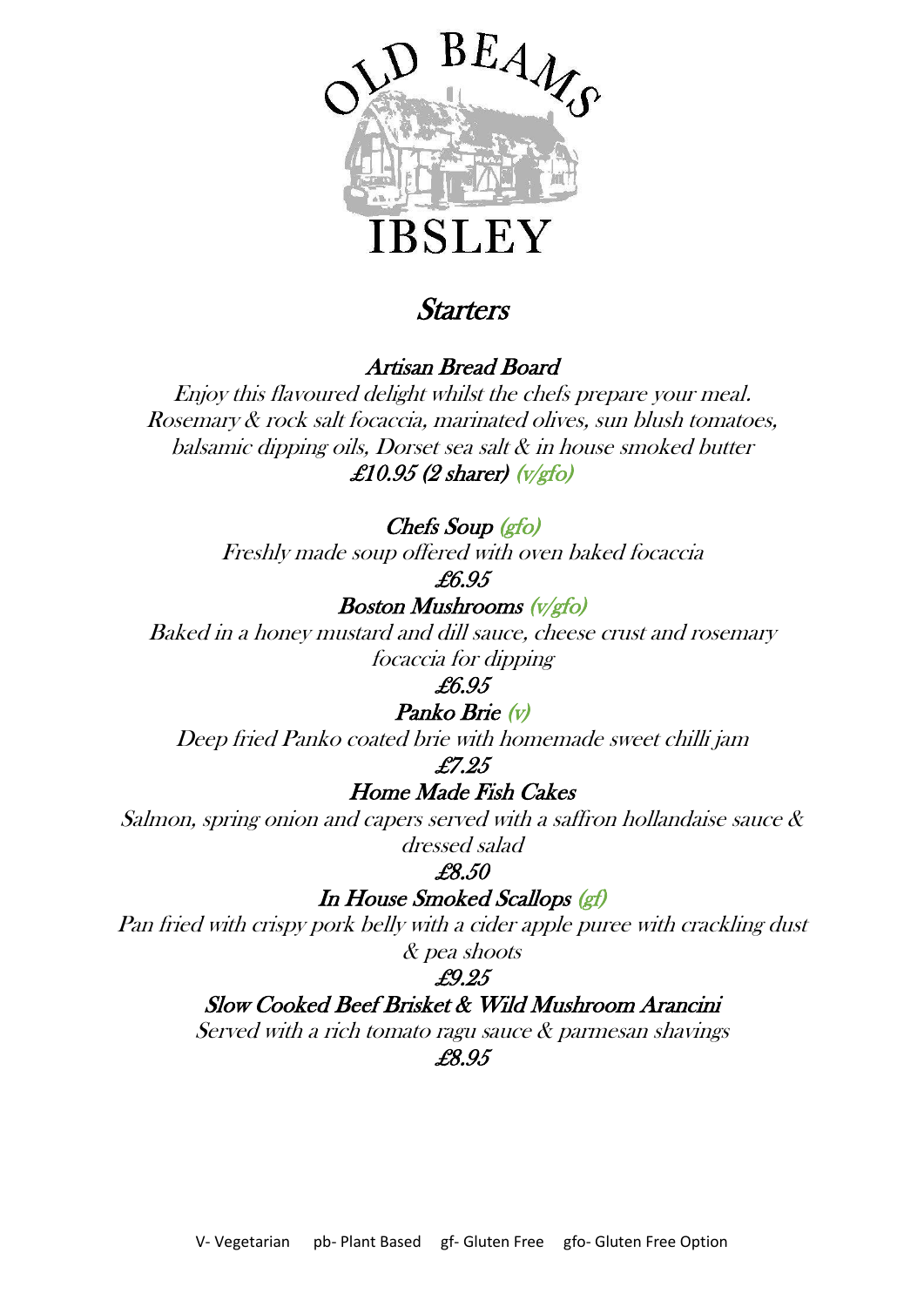

## Mains

Homemade Lasagne served with a dressed salad

£13.50

Hand Carved Honey Roast Ham (gf)

With 2 fluffet eggs & chunky chips

£12.95

Chefs Homemade Pie of the Day (pb/gfo)

Served with seasonal veg, choice of potatoes and rich gravy

£14.95

Slow Cooked Pork Belly (gfo)

Served with apple mash, honey glazed chantenay carrots and Braeburn apple, with a cider cream sauce and crackling dust

£16.95

Vegetarian Nutloaf (v)

A blend off hazel, brazil and cashew nuts with parmesan and fresh herbs, served with vegetables and a choice of potatoes & a brandy and mushroom

sauce

£14.50

Slow Cooked BBQ Baby Back Ribs (gf)

Served with homemade coleslaw, fries and dressed side salad £14.95

## Fresh Garden Salads

Greek Salad (v/gf) Feta, olives, sundried tomatoes, red onions and olive oil dressing £12.95

Cajun Chicken Caesar (gfo)

Fresh green leafs with Cajun chicken slices parmesan shavings, croutons and Caesar dressing

£14.50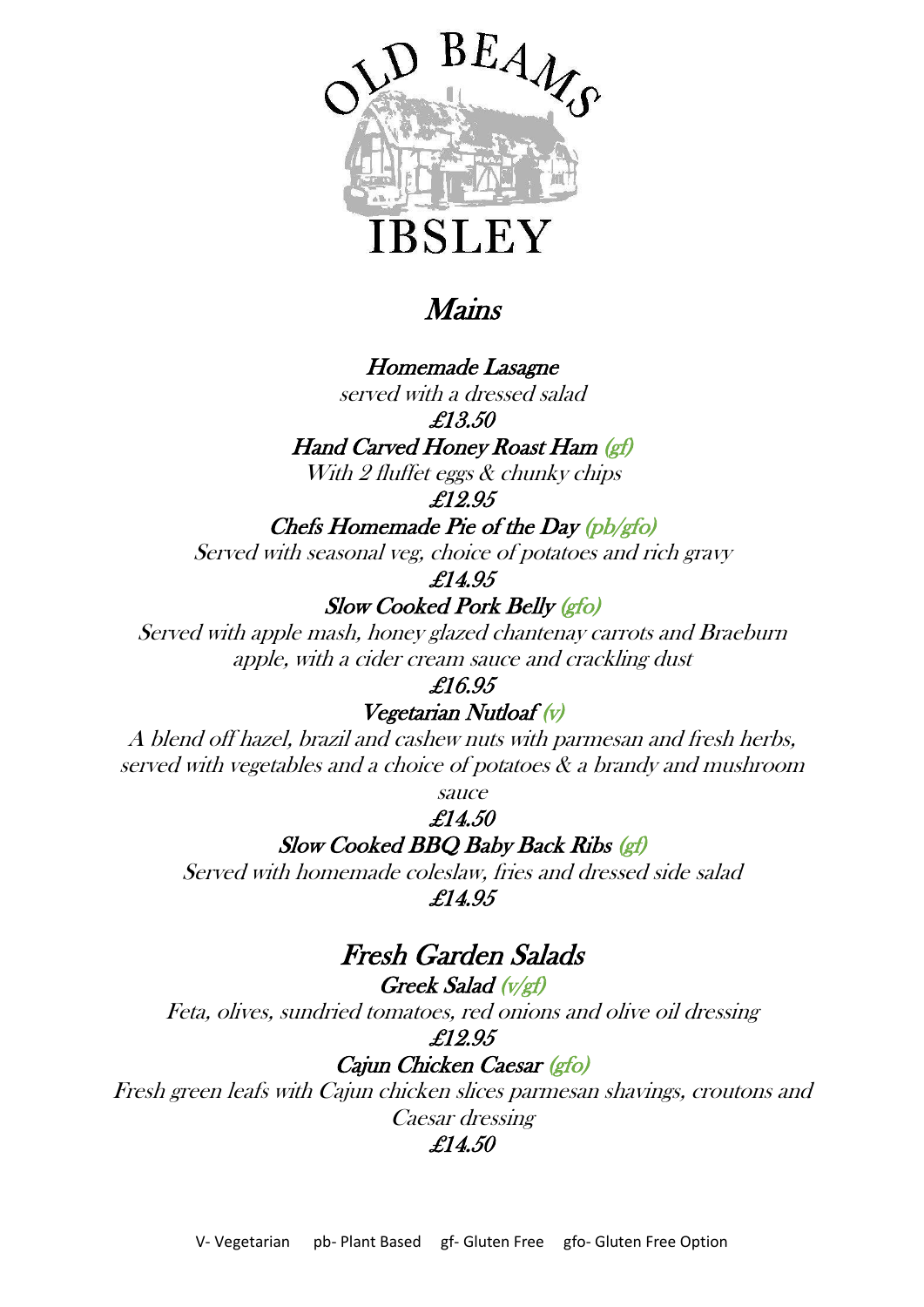

Pasta & Risotto's

Roasted Sweet Potato, Chilli, Lime & Coconut Risotto (pb) Finished with parsnip crisps £14.50 Smoked Chicken & chorizo risotto (gfo) Finish with parmesan and garlic bread £15.95 Chargrilled chicken, smoked bacon & tarragon tagliatelle In a creamy white wine sauce and garlic bread £ 14.95 In house smoked cheddar macaroni cheese  $(v)$ Topped with a crispy Panko crumb

£13.95 (Add smoked chicken £2.50)

## Fish Selection

Beer battered North Atlantic Cod (gfo)

Served with chunky chips peas & tartare sauce £14.25

Home-made fish pie

A blend of cod, salmon, king prawns and smoked haddock cooked in a fish velouté topped with cheesy potato gratin and served with garden peas

£15.50

Wholetail Breaded Scampi

Served with salad garnish, a homemade tartare sauce and chunky chips £13.50

#### Catch of the day (gf)

Served with lemon, parsley and red onion crushed potatoes, white wine sauce and seasonal vegetables

#### £M/P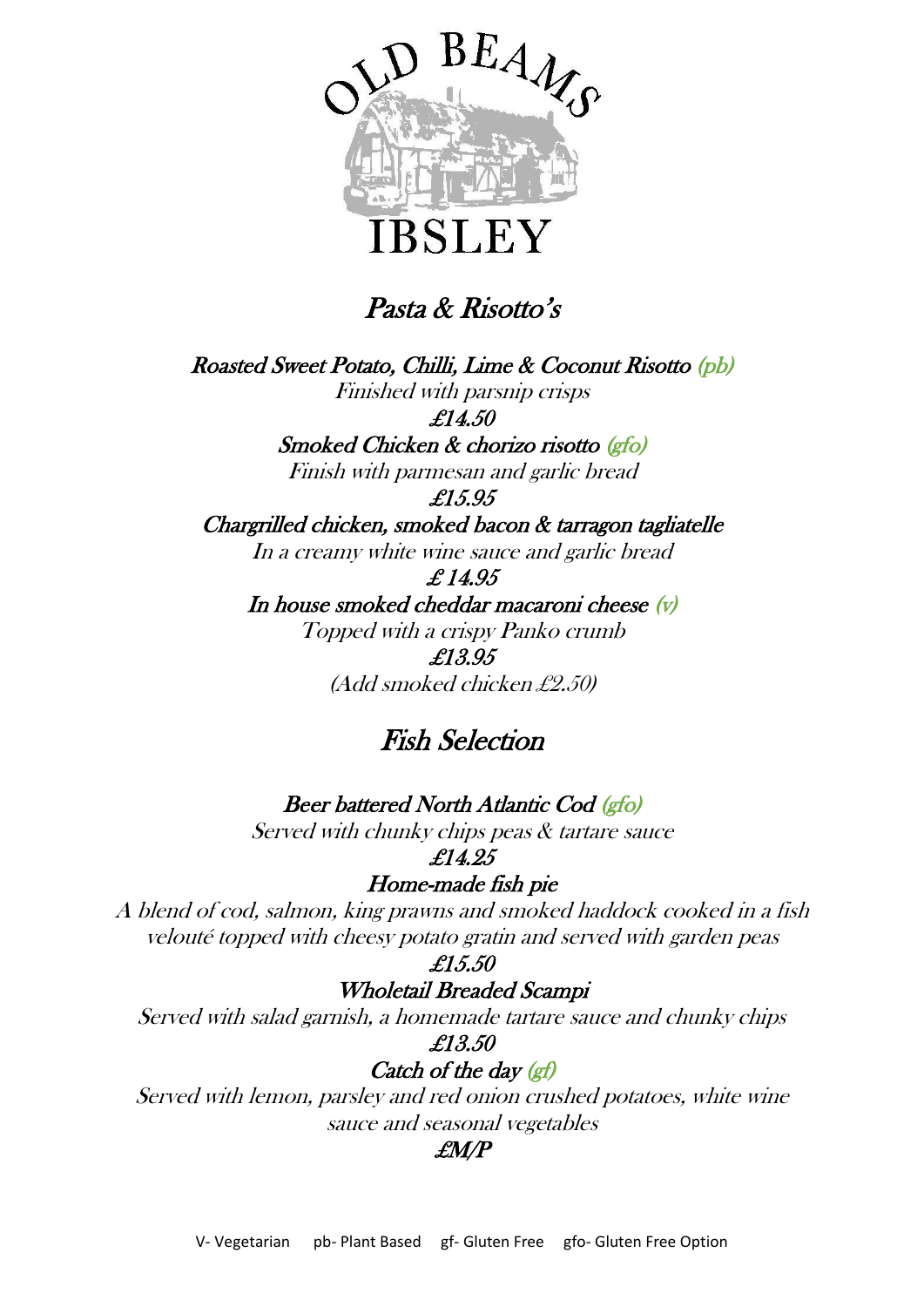

## **Burgers**

Classic beams burger (gfo) 6oz short rib beef burger, served with baby gem lettuce and tomato £14.50 (Double up the burger £2.50)

Cajun buttermilk chicken burger With <sup>a</sup> chorizo cheese sauce baby lettuce, tomato and fries

£13.95

The smoky beams burger (gfo) Topped with slow cooked BBQ beef brisket and smoked in house cheddar £ 16.95

BBQ pulled oats (pb/gfo)

With crispy onion rings, vegan mayo, baby gem lettuce and tomato

#### £14.50 Add to Burgers

## Bacon £1 Cheese £1

All our burgers come in a floured bap with skinny fries and a salad garnish (Gf option available)

## From The Grill

8oz Hampshire Rump (gf) £18.50 8oz 30 Day Aged Sirloin (gf) £19.95 10oz Gammon Steak with fluffet eggs (gf) £14.50

All served with Grilled tomatoes and mushrooms, chunky chips Add Peppercorn / Brandy & Mushroom Sauce £2.95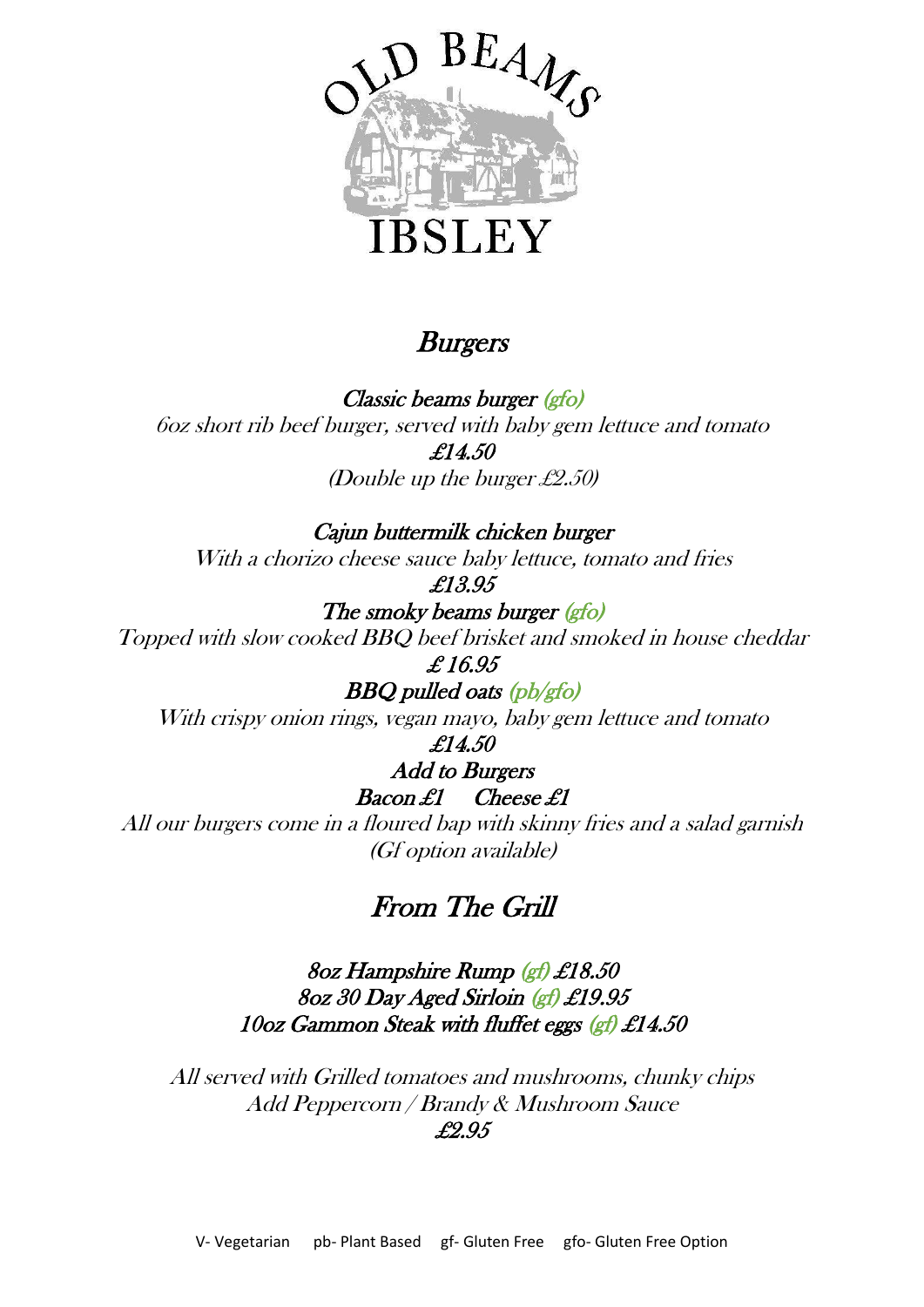

## Classic Sides

Nachos with cheddar Cheese (gf) Topped with Guacamole, Sour Cream and Tomato Salsa £8.95 Add: Smoked Chicken & Chorizo or BBQ Beef Brisket or BBQ Pulled Oats £2.50

Chunky chips, Skinny Fries £3.95 Add Cheese £1.25

Garden Salad £4.50 Seasonal Vegetables £4.50

Buttered New Potatoes £3.95

Mac 'n' Cheese £4.95 Garlic Bread £3.95 Cheesy Garlic Bread £4.50

Onion Rings £3.95 Coleslaw £2.00

## Kids menu

Ham, pea and cheddar risotto Mac and cheese with garlic bread Buttermilk chicken burger with fries Homemade fish fingers with fries and beans or peas Pizza Chips and beans or peas

#### £6.50